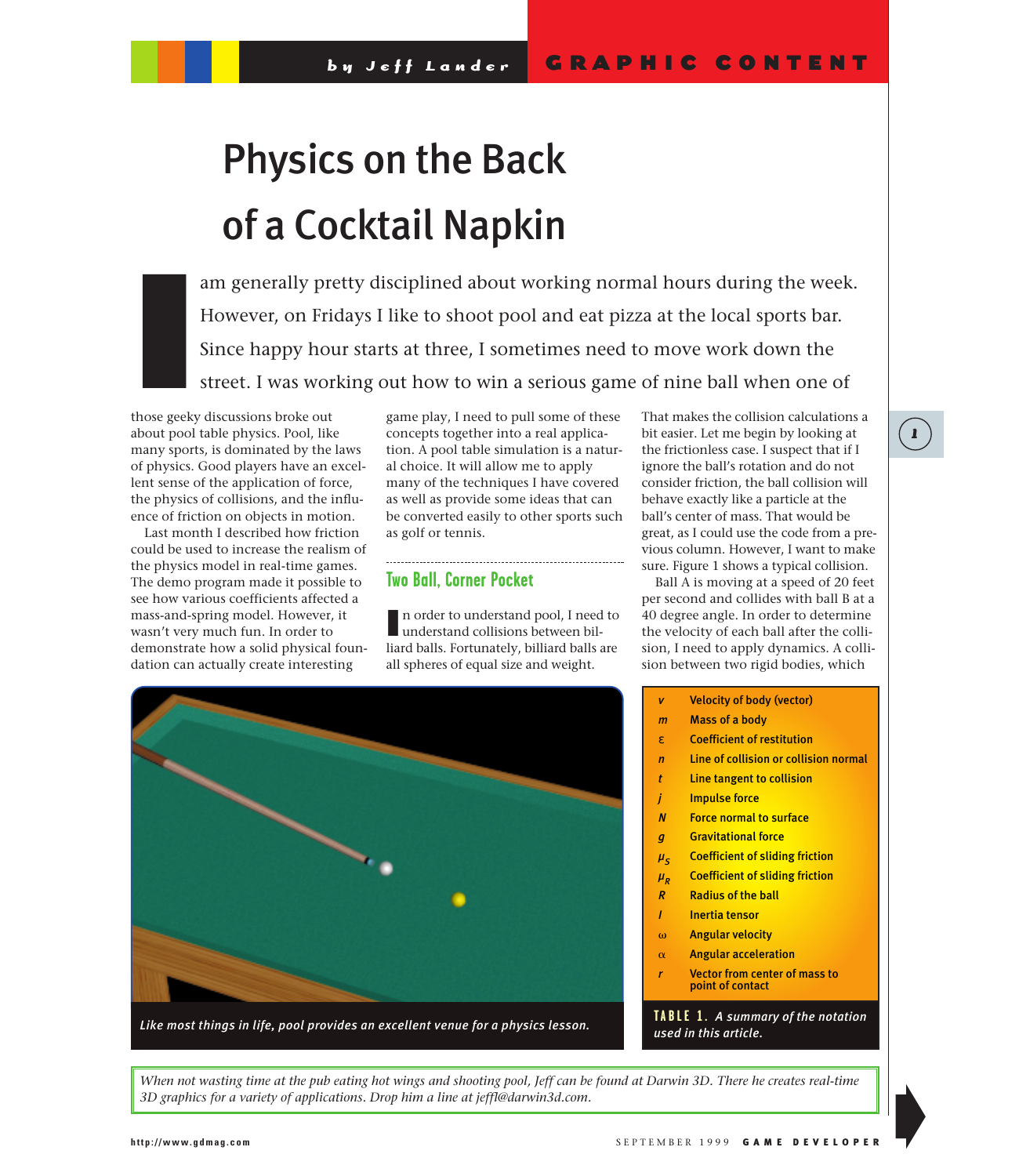# GRAPHIC CONTENT

occurs in a very short time and during which the two bodies exert relatively large forces on each other, is called an impact. The force between these two bodies during the collision is called an impulsive force, symbolized by *j*. The common normal to the surfaces of the bodies in contact is called the line of collision, *n* in Figure 1.

The first step is to break the initial velocity of ball A into its components along the line of collision, *n*, and the tangent to the collision, *t*.

$$
v_A = 20
$$
 ft / sec  
\n $(v_A \cdot n) = v_A \cos(40) = 15.32$  ft / sec  
\n $(v_A \cdot t) = v_A \sin(40) = -12.86$  ft / sec

The impulsive force acting during the collision is directed along the line of collision. Therefore, the *t* component of the velocity of each ball is not changed.

$$
(v'_A \cdot t) = -12.86
$$
 ft / sec

$$
(\nu'_B \cdot t) = 0 \text{ ft } / \text{ sec}
$$

**2**

In order to determine the new velocity along the line of collision, I need to look at the impulsive force between the bodies. The impulse acts on both bodies at the same time. You may remember Newton's third law of motion, the forces exerted by two particles on each other are equal in magnitude and opposite in direction.

Since the impulse forces are equal and opposite, momentum is conserved before and after the collision. Remember, momentum of a rigid body is mass times velocity (*mv*).

$$
m_A(v_A \cdot n) + m_B(v_B \cdot n) = m_A(v_A' \cdot n) + m_B(v_B' \cdot n)
$$
  
\n
$$
m(15.32) + m(0) = m_A(v_A' \cdot n) + m_B(v_B' \cdot n)
$$
  
\n
$$
(v_A \cdot n) + (v_B \cdot n) = 15.32
$$
  
\n(Eq. 1)

This equation can't be solved without some more information. In my March 1999 column ("Collision Response: Bouncy, Trouncy, Fun"), I discussed the coefficient of restitution.

This is the scalar value between 0 and 1 relating the velocities of bodies before and after a collision via the formula:

$$
(\nu'_B \cdot n) - (\nu'_A \cdot n) = \varepsilon [(\nu_A \cdot n) - (\nu_B \cdot n)] \tag{Eq. 2}
$$

For this example, I'm using a coefficient of restitution ε of 0.8. I can use this formula to create a second equation.

$$
(v'_B \cdot n) - (v'_A \cdot n) = \varepsilon[(v_A \cdot n) - (v_B \cdot n)]
$$
  
\n
$$
(v'_B \cdot n) - (v'_A \cdot n) = 0.8[(15.32) + (0)]
$$
  
\n
$$
(v'_B \cdot n) - (v'_A \cdot n) = 12.26
$$
  
\n(Eq. 3)

Solving Equations 1 and 3, I get the velocities of the two billiard balls after the collision.

$$
v'_A
$$
 = (1.53, -12.86) ft / sec  
 $v'_A$  = (13.79, 0.0) ft / sec

$$
v'_B
$$
 = (13.79, 0.0) ft / sec

In order to solve this problem in the simulation, I need to derive the impulse force directly. The impulse force creates a change in momentum of the two bodies with the following relationship.

$$
m_{A}v_{A} + jn = m_{A}v'_{A}
$$
  
\n
$$
v'_{A} = v_{A} + \frac{j}{m_{A}}n
$$
  
\n
$$
m_{B}v_{B} - jn = m_{B}v'_{B}
$$
  
\n
$$
v'_{B} = v_{B} - \frac{j}{m_{B}}n
$$
  
\n(Eq. 4)

These formulas can be combined with Equation 2 to determine the impulse force given the relative velocity and the coefficient of restitution.

$$
j = \frac{-(1+\varepsilon)v_{AB} \cdot n}{n \cdot n \left(\frac{1}{m_A} + \frac{1}{m_B}\right)}
$$
(Eq. 5)

You can plug Equation 5 back into the example problem and make sure it works. Remember that because of Newton's

> third law, the impulse is equal and opposite for the two colliding bodies. When you apply Equation 5 to the B ball, remember to negate it.

Those of you who read Chris Hecker's column on collision response ("Physics, Part 3: Collision Response," Behind the Screen, February/March 1997) will recognize Equation 4 as the impulse equation for a general body that does not rotate. When we do not consider the rotation of the billiard balls, they behave exactly like the particles used in my March 1999 mass-and-spring demo. My suspicion was correct, and I can use the particle dynamics system as a base for the demo.

For many applications, this would probably be more than enough to get a nice physical simulation. In fact, I imagine many pool simulations end right there.

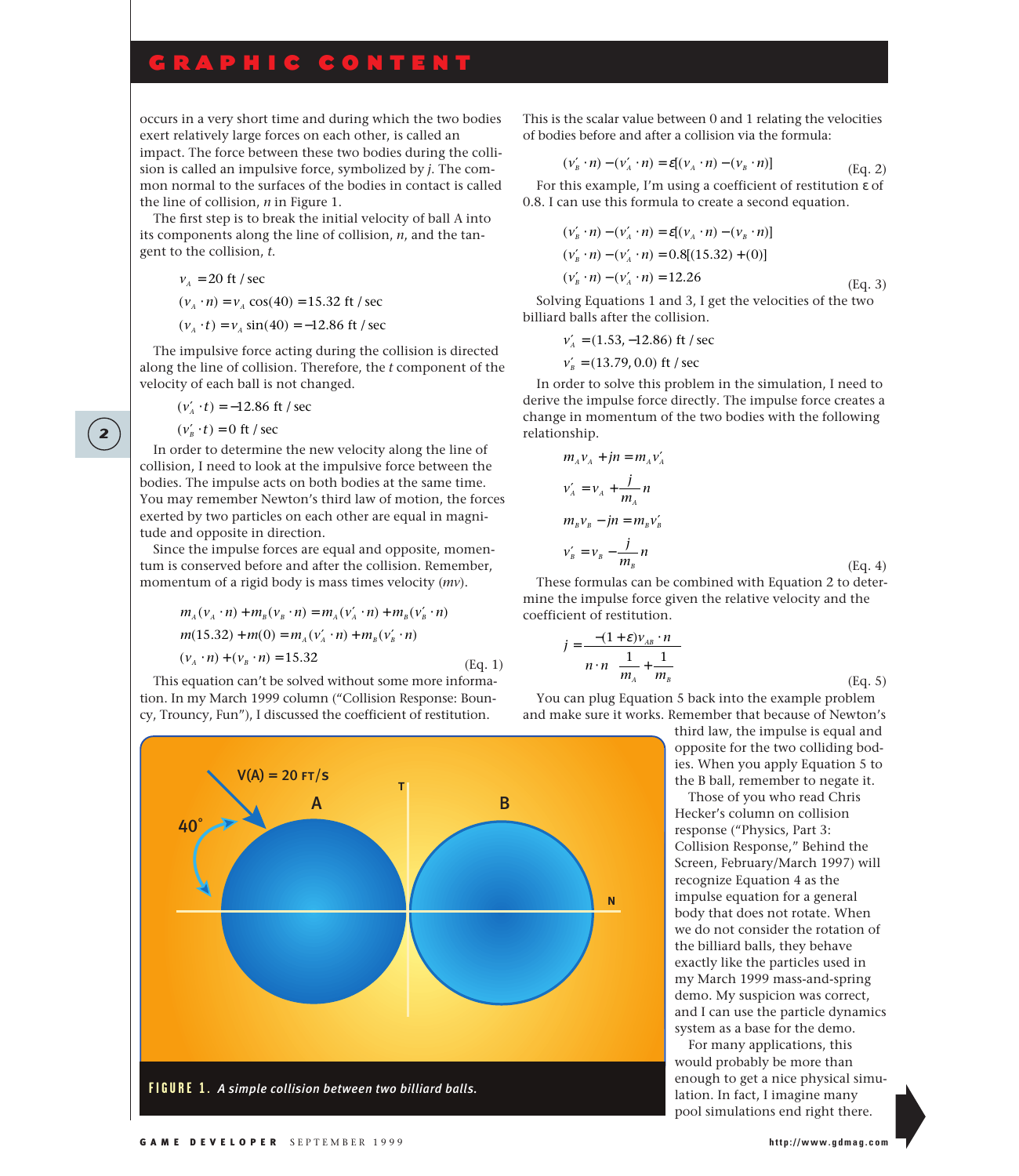This level of simulation is probably enough for other games, such as pinball. However, anyone who has played much pool knows that this is not the end of the story. The rotation of the ball caused by the reaction with the table makes a tremendous difference in the realism of the simulation.

## **Slip Sliding Away**

When a billiard ball is hit with the cue stick, the ball starts moving across the table. If the ball is struck along its center of mass, the ball is not initially rotating.

However, soon the ball starts rolling along. Friction between the ball and the table causes this roll to occur. You can see this situation in Figure 2.

The ball is traveling with the for-

ward velocity, *v*. In last month's column ("The Trials and Tribulations of Tribology," Graphic Content, August 1999), I discussed the use of kinetic friction via the Coulomb dry friction model. I am going to call this force "sliding friction." The force of friction applied to a body sliding over a surface is given by the following formula:

$$
f = \mu_k N = \mu_s mg \tag{Eq. 6}
$$

The friction force is applied in the direction opposite the velocity. Since this force is applied to the surface of the ball and not its center of mass, the frictional force causes angular acceleration in the ball. As the ball rolls across the table, the angular velocity increases because of this sliding friction force. This continues until a time of equilibrium is reached, where the velocity of the point contacting the table equals the velocity of the center of mass. At this time, the ball is no longer sliding and is now rolling on the table. This situation is called a natural roll or rolling without sliding. In mathematical terms, this situation happens when

$$
v = R\omega \tag{Eq. 7}
$$

where  $\nu$  is the velocity of the ball,  $\omega$  is the angular velocity of the ball, and *R* is the ball's radius.

Now I need to show how the angular acceleration actually changes. This is going to mean bringing up another term, the inertia tensor, or *I*. You may remember from Chris Hecker's column on 3D physics ("Physics, Part 4: The Third Dimension," Behind the Screen, June 1997) that the inertia tensor relates the angular velocity of a body to the angular momentum of that body. For arbitrarily complex objects, creating the inertia tensor can be quite difficult. However, for a uniform sphere where the density is uniform across the sphere, it's quite easy. The inertia tensor for a sphere is

$$
I = \frac{2mR^2}{5} \begin{bmatrix} 1 & 0 & 0 \\ 0 & 1 & 0 \\ 0 & 0 & 1 \end{bmatrix}
$$
 (Eq. 8)

Therefore, the product of this matrix with any vector is a simple scaling of that vector. The relationship between the angular acceleration and the friction force then becomes

$$
\alpha = \frac{r \leftrightarrow f}{I}
$$

$$
\alpha = \frac{r \leftrightarrow f}{\frac{2}{5}mR^2} = \frac{5(r \leftrightarrow f)}{2mR^2}
$$

If I now take a look at the problem in Figure 2, I can calculate how long it will take for the ball to achieve natural roll given an initial velocity *v*. From the principle of impulse and momentum, I know some information about the linear momentum and angular velocity of the ball at a later time.

(Eq. 9)

**3**

 $mv' = mv - f(\Delta t)$ 

$$
\omega' = \frac{f(\Delta t)r}{I} = \frac{5f(\Delta t)}{2mr}
$$

In other words, the momentum at some later time is the initial momentum minus the impulse created by the friction force, *f*. I know the friction force from Equation 6.

$$
mv' = mv - \mu_s mg(\Delta t)
$$

$$
v' = v - \mu_s g(\Delta t)
$$

$$
\omega' = \frac{5\mu_s g(\Delta t)}{2r}
$$

At the point of natural roll, I know the state of equilibrium between angular and linear velocity from Equation 7.

$$
v' = r\omega'
$$
  

$$
r\left[\frac{S\mu_s g(\Delta t)}{2r}\right] = v - \mu_s g(\Delta t)
$$
  

$$
(\frac{S\mu_s g}{2} + \mu_s g)(\Delta t) = v
$$
  

$$
\Delta t = \frac{2v}{7\mu_s g}
$$

#### **http://www.gdmag.com** SEPTEMBER 1999 GAME DEVELOPER